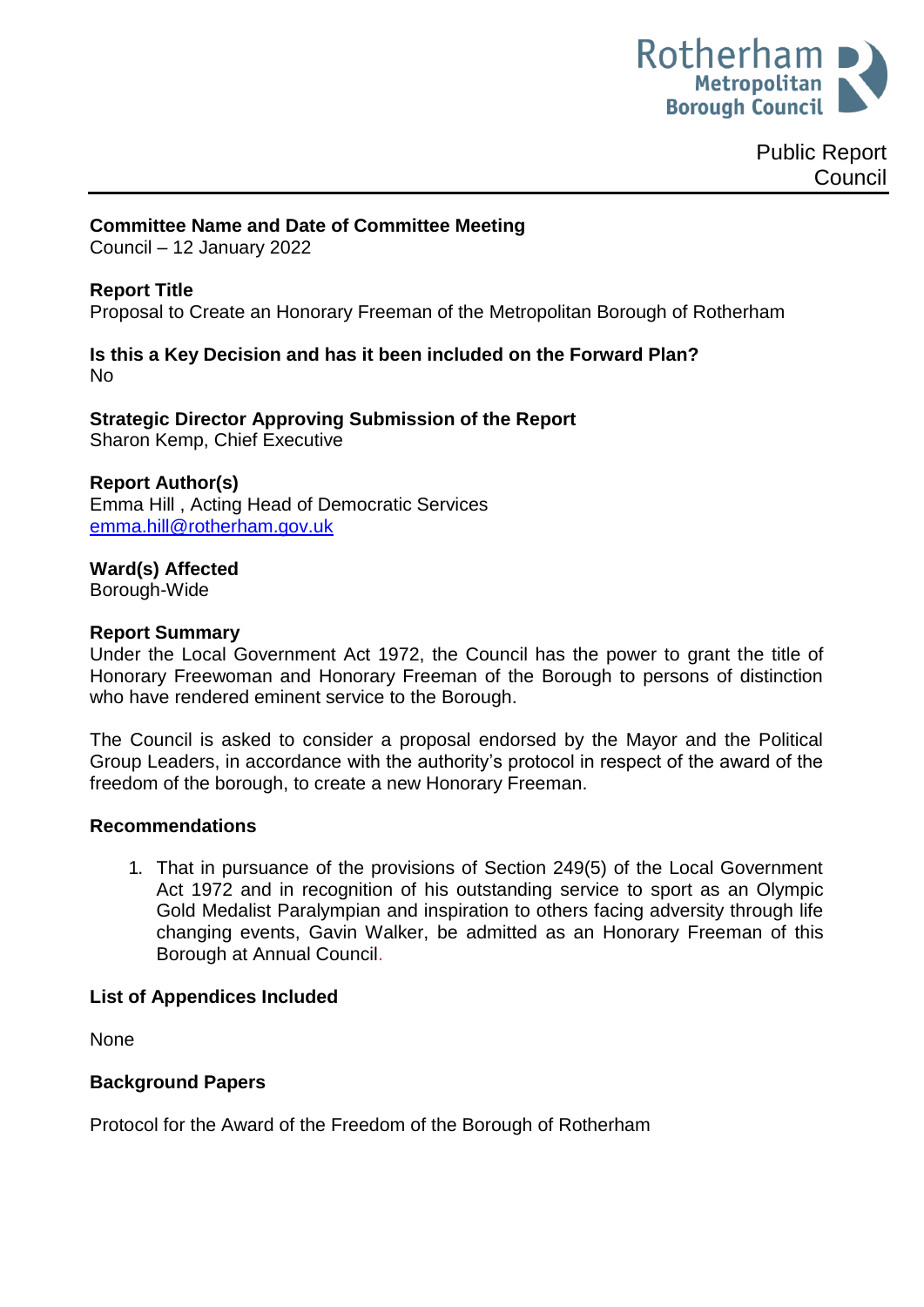# **Consideration by any other Council Committee, Scrutiny or Advisory Panel** None

# **Council Approval Required**

Yes

**Exempt from the Press and Public** No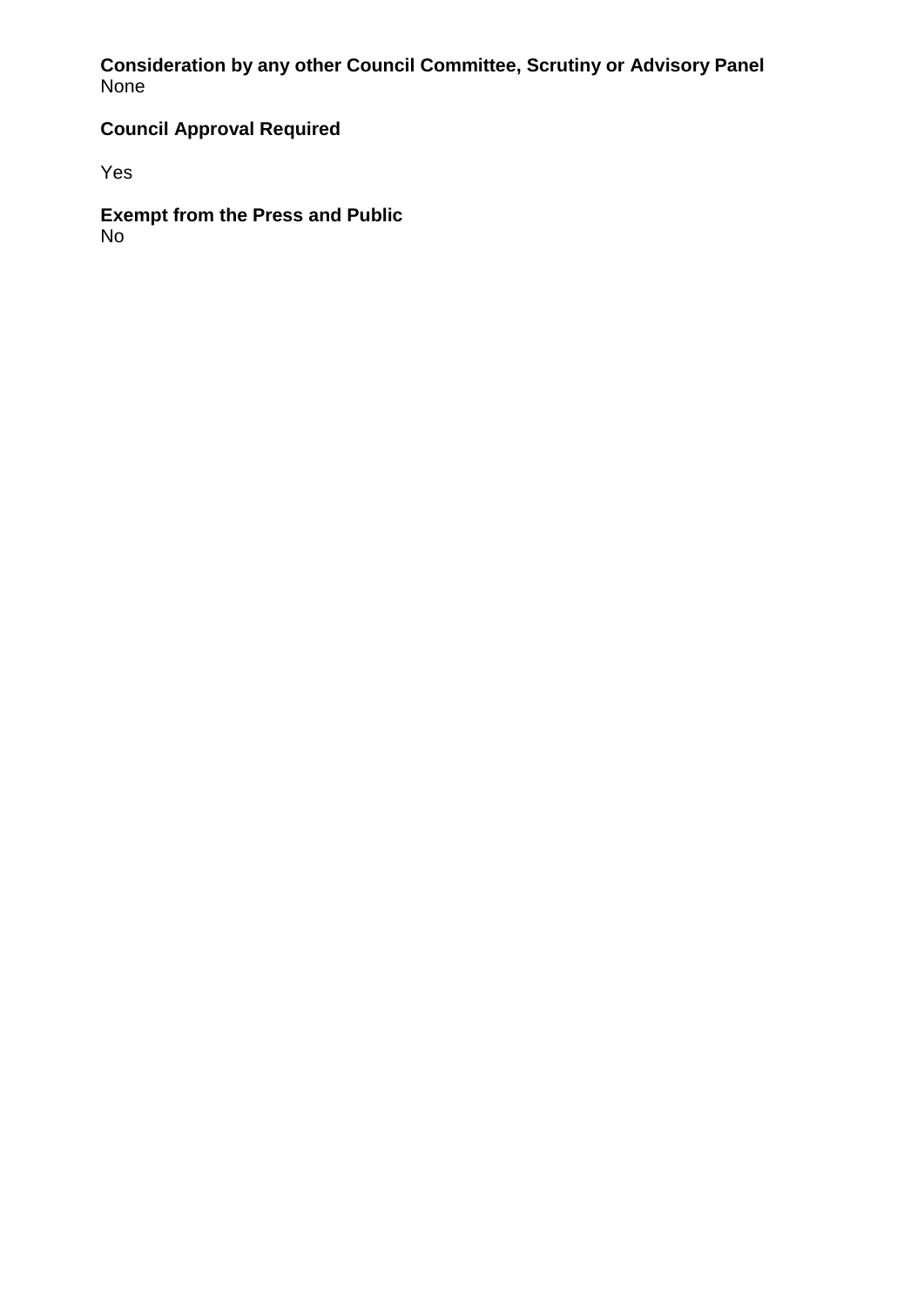## **Proposal to Create an Honorary Freeman of the Metropolitan Borough of Rotherham**

#### **1. Background**

- 1.1 The origin of the Freedom of the Borough goes back to early medieval times, when with the growth of the great English towns, there emerged a class of citizen known as Freemen, who enjoyed important privileges in the government of their own and in the matter of corporate property, as against strangers and the rest of the inhabitants.
- 1.2 With the passing of the Honorary Freedom of the Boroughs Act 1885 the dignity attached to the Office of Freeman was revived and enhanced. This act conferred upon all Municipal corporations the power to admit as Honorary Freeman of the Borough "persons of distinction and any persons who have rendered eminent services to the Borough". This can only be achieved by the Council voting at a specially called meeting.
- 1.3 The Freedom of the Borough is the highest Civic Award the Council can bestow.

#### **2. Key Issues**

- 2.1 In 2018, the Council approved a protocol detailing the decision-making process for making the award of the Freedom of the Borough. A nomination for the award must be received and supported by at least ten Members of the Council prior to it being considered by the Mayor and Political Group Leaders, who will determine whether to recommend the award to the Council.
- 2.2 A nomination to admit Gavin Walker as an Honorary Freeman of the Borough of Rotherham was submitted by Councillor Alan Atkin, with the support of ten other councillors. The nomination set out the various outstanding achievements of Gavin Walker on behalf of the borough.
- 2.3 In accordance with the protocol, the Chief Executive arranged for the Mayor and political group leaders to review the nomination.
- 2.4 Following consideration of the nomination by Councillors Read, Barley, Carter and Elliott, as political group leaders, this report has been prepared recommending the award to Gavin Walker.

## **3. Options considered and recommended proposal**

3.1 It is recommended that, in pursuance of the provisions of Section 249(5) of the Local Government Act 1972 and in recognition of his outstanding commitment as a Paralympic Gold Medallist and inspiration to others to achieve against life changing events, Gavin Walker be admitted as an Honorary Freeman of this Borough at the Annual Council Meeting.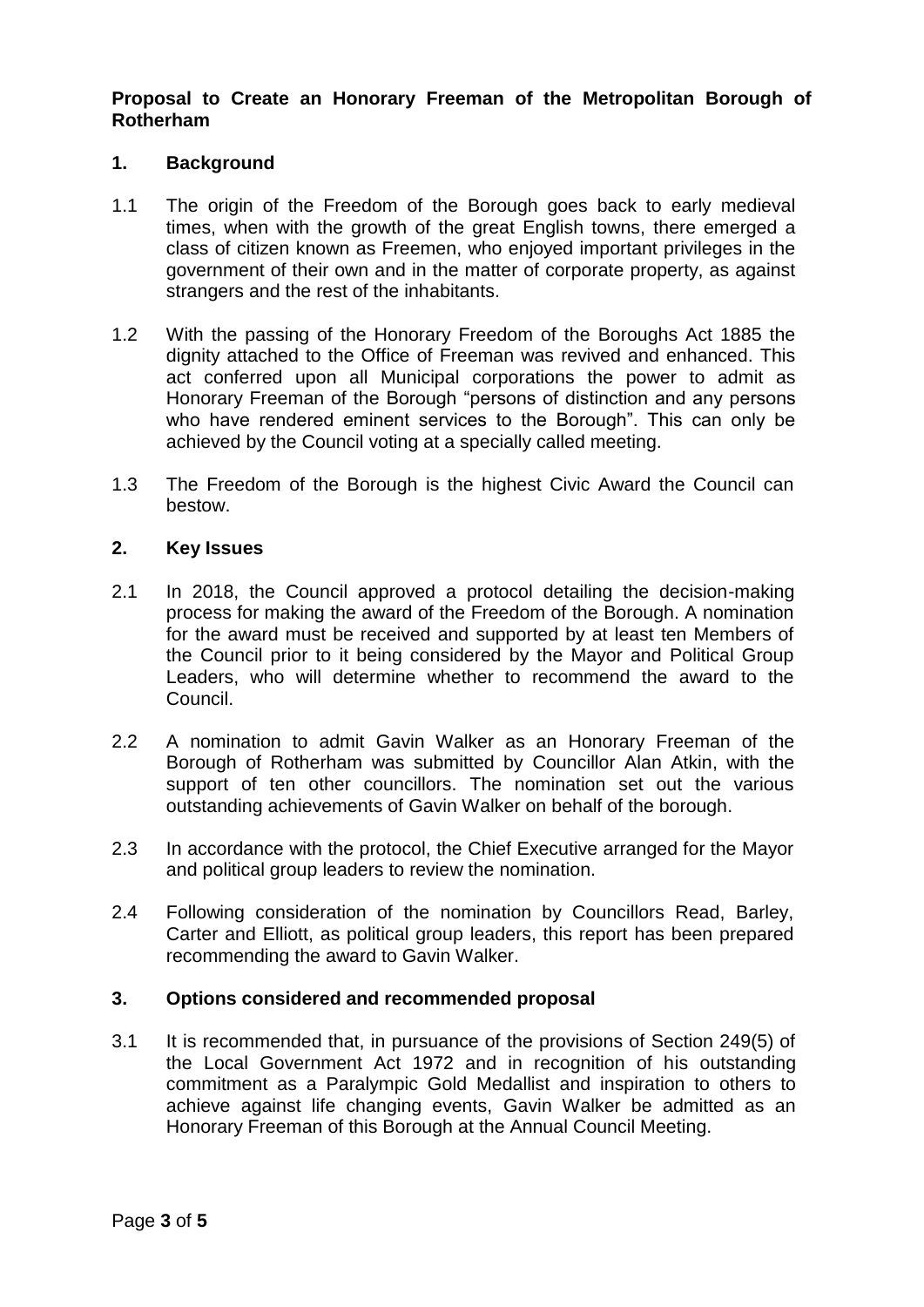# **4. Consultation on proposal**

4.1 The protocol detailing the decision-making process for the award of the Freedom of the Borough sets out how the Chief Executive should consult the Mayor and Political Group Leaders prior to any recommendation being submitted to Council. This process has been followed in enabling this report to be presented to the Council.

# **5. Timetable and Accountability for Implementing this Decision**

- 5.1 Subject to the Council approving the recommendation to make the award of Freeman of the Borough, at the Annual Council Meeting, following consultation with the Mayor, to pass the formal resolution.
- 5.2 The Head of Democratic Services will be accountable for the implementation of the Council's decision and for establishing arrangements for the award of the Freeman of the Borough.

## **6. Financial and Procurement Advice and Implications (to be written by the relevant Head of Finance and the Head of Procurement on behalf of s151 Officer)**

- 6.1 Section 249(9) of the Local Government Act 1972 allows a relevant authority to spend such reasonable sum as it thinks fit for the purpose of presenting an address or a casket containing an address to a person on whom the authority has conferred the title of Honorary Freewoman or Freeman under subsection (5).
- 6.2 Freedom Scrolls currently cost £855.50 each and it costs approximately £100 to have them framed. These costs can be met from the budget.
- 6.3 It is proposed to hold a small Civic Reception will be held following the Annual Council Meeting, as recommended under the Freedom of the Borough protocol. The costs will be met through the budget for the Civic Office.

## **7. Legal Advice and Implications (to be written by Legal Officer on behalf of Assistant Director Legal Services)**

7.1 In accordance with Section 249 (5) of the Local Government Act 1972, the Council may by a resolution passed by not less than two-thirds of the Members voting thereon at a meeting of the Council specifically convened with notice of the purpose, admit Honorary Freewomen and Honorary Freemen of the place or area for which it is the authority persons/organisations of distinction and persons/organisations who have in its opinion rendered eminent services to the Borough.

## **8. Human Resources Advice and Implications**

8.1 There are no human resources implications associated with this report.